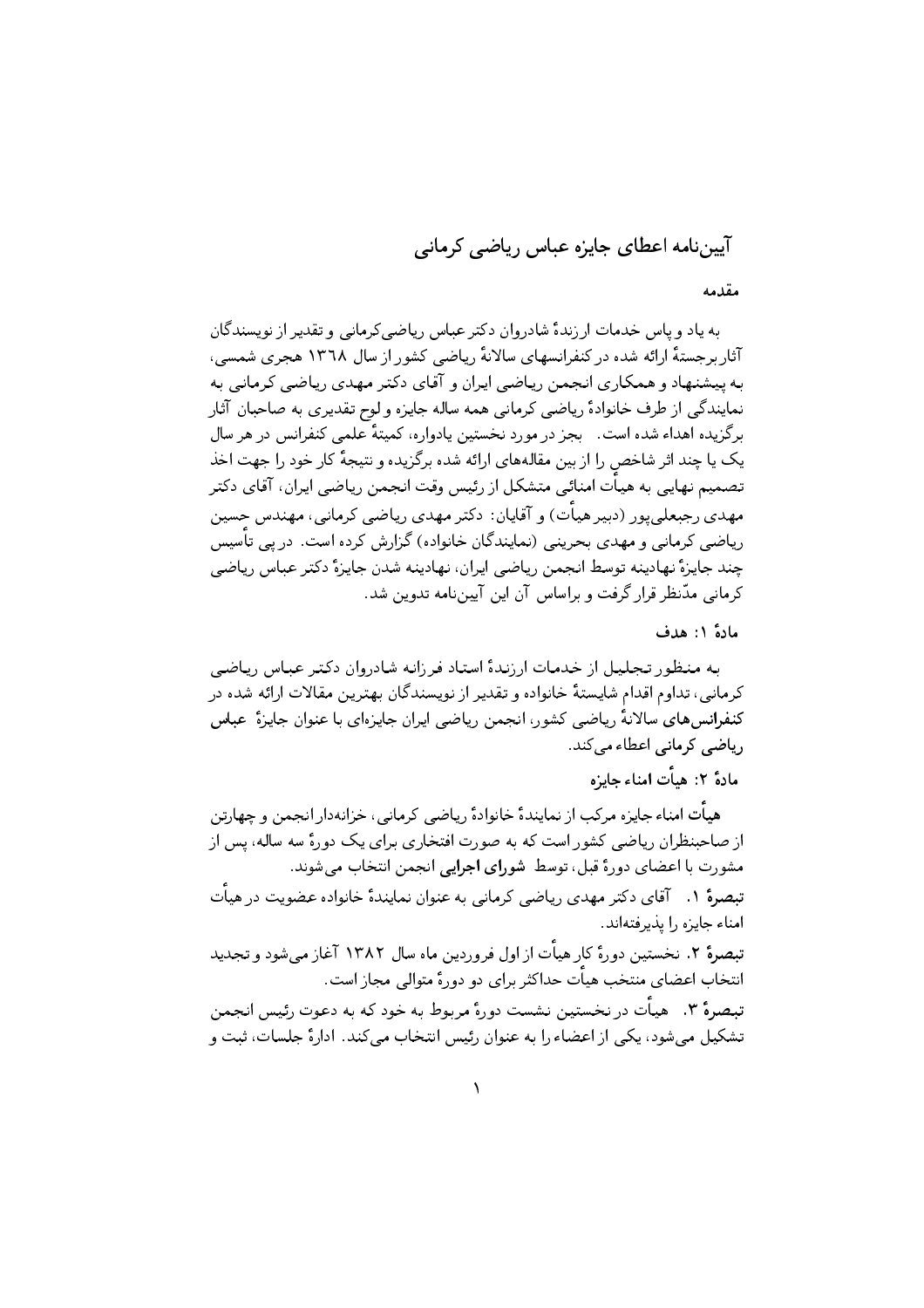نگهداري صورتجلسات وساير اوراق لازم وهمچنين انجام مكاتبات مربوط برعهدهٔ رئيس هيأت است .

مادةً ٣: وظايف هيأت إمناء جايزه

۱.۳ تلاش براي تأمين هزينهها و تقويت منابع مالي، از طريق ارتباط با اشخاص حقيقي و حقوقی و ترغیب آنان جهت کمک به تداوم اعطای جایزه و تعالی آن.

٢.٢ قبول يا ,دّ هدايا.

- ۳.۳ تعیین نوع، میزان، زمان و نحوهٔ اعطای جایزه.
- ۴.۳ تدوین و تصویب فرمها، معیارها، امتیازبندیها و دستورالعملهای لازم جهت ارسال به دبیران کمیتههای علمی کنفرانسها.
	- ۵.۳ بررسی پیشنهادهای کمیتههای علمی کنفرانسها جهت انتخاب نهایی آثار برجسته.
- ٦.٣ ارائه گزارش نهایبی و بر آورد هزینههای لازم به شورای اجرایبی جهت تایید و صدور دستور پرداخت طبق مادهٔ ۵.
	- ۷.۳ هماهنگی با شورای اجرایی جهت برگزاری شایستهٔ مراسم اعطای جایزه.
	- ۸.۲ کمک به شورای اجرایی در برگزاری مرتب و پربار کنفرانسهای سالانه.
	- ۹.۳ انجام هر اقدام لازم دیگر با توجه به مفاد اساسنامهٔ انجمن و این آیین نامه.

مادهٔ ۴: روش انتخاب آثار برجسته

در هر سال کمیتهٔ علمی کنفرانس سالانهٔ ریاضی کشور که در آن نمایندگان انجمن هم عضويت دارند با استفاده از فرمها، معيارها، امتيازبنديها و دستورالعملهاي موضوع بند ۴.۲ بهترین آثارارائه شدهٔ در کنفرانس را برمیگزیند. دبیر کمیتهٔ علمی موظّف است صورتجلسهٔ مربوط را که به تأیید اعضای کمیتهٔ علمی رسیده باشد حداکثر شش ماه پس از برگزاری کنفرانس به رئیس هیات و نسخهای از آن را به رئیس انجمن بفرستد.

## مادهٔ ۵: برداخت هزینهها

۱.۵ دو حساب ویژهٔ بلند مدت شـمـارهٔ ۵۰∘۳۴۱۵۰ ـ۴۰ و کـوتـاه مـدت شـمـارهٔ ۰۲ه ۲۰۰۵۴۹۴۵۰۰ نزد بانک پارسیان شعبهٔ کریمخان با کد ۱۰۰۷ به نام انجمن ریاضی ایران افتتاح شده اند که به جایزهٔ دکتر عباس ریاضی کرمانی اختصاص دارند. برداشت از این حسابها تنها بر اساس مفاد این آییننامه مجاز است. مجموع